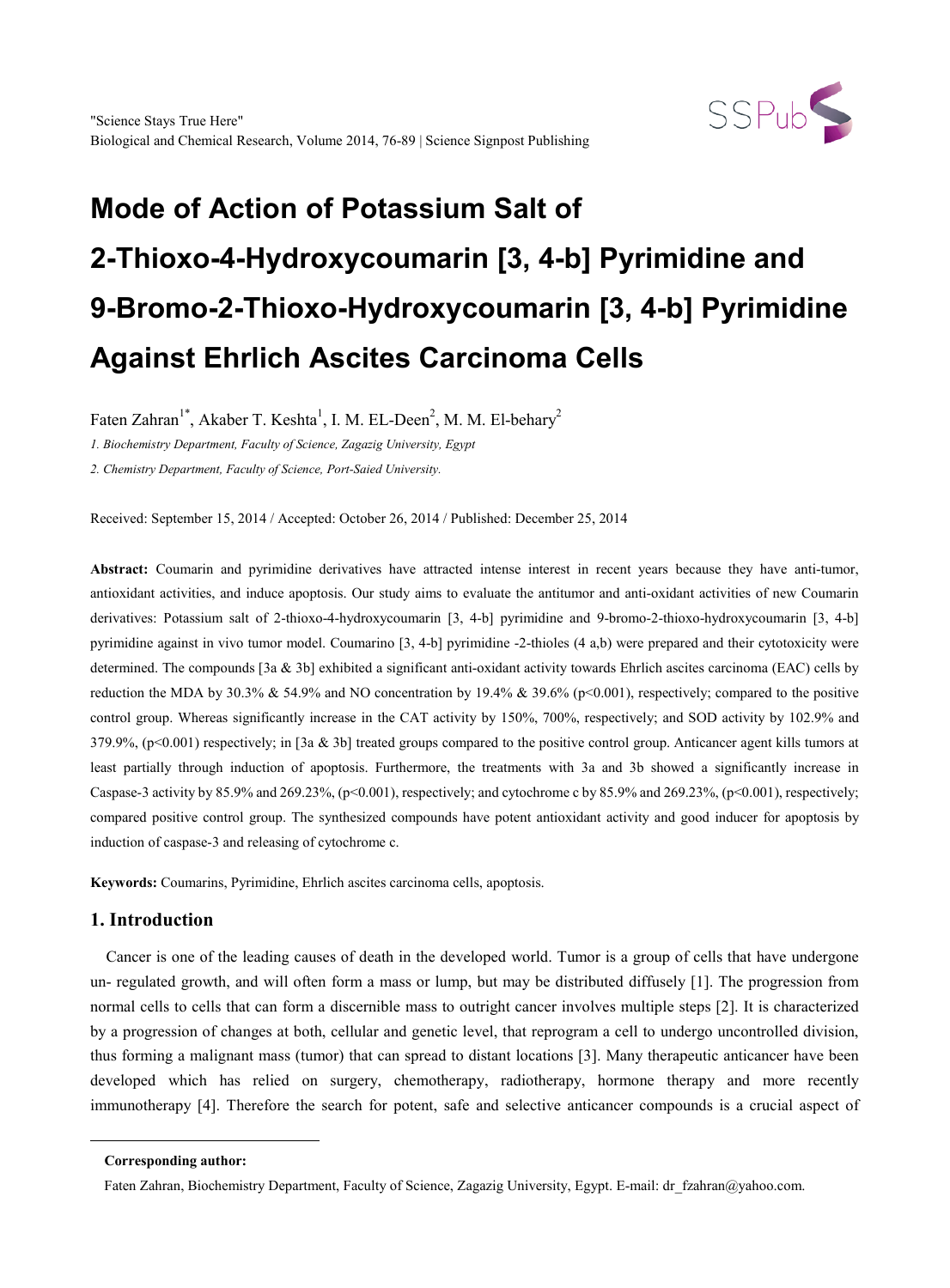modern cancer research [5]. The side effects of Chemotherapy are usually caused by its effects on healthy cells. Consequently, the principal obstacles to the clinical efficacy of chemotherapy remain their possible toxicity to normal tissues of the body, beside the development of cellular drug resistance especially to conventional anticancer agents [6]. Coumarins attract great attention due to their wide range of biological properties, including anticancer, antileukemic, antibacterial and anti-inflammatory activities [7]. Also, some of novel pyrimidine derivatives showed moderate to potent antioxidant, anti-inflammatory, antibacterial, antifungal and anthelmintic activity [8]. In the broad sense, most chemotherapeutic drugs work by impairing cell division, effectively targeting fast- dividing cells. They prevent mitosis by various mechanisms including damaging DNA and inhibition of the cellular machinery involved in cell division [9]. One theory as to why these drugs kill cancer cells is that they induce a programmed form of cell death known as apoptosis [10].

The Coumarin (benzopyran-2-one, or chromen-2-one) ring display interesting pharmacological properties has intrigued chemists and medicinal chemists for decades to explore the natural Coumarins or synthetic analogs for their applicability as drugs [11]. Pyrimidine derivatives and heterocyclic annelated pyrimidines have attracted a great deal of interest owing to their medicinal activities. These medicinal activities include anticancer, antiviral, antitumor, and anti-inflammatory [12].

Our study aims to evaluate the anti-tumor, and the anti-oxidant properties of recently developed synthetic coumarin derivatives: potassium salt of 2-thioxo-4-hydroxycoumarin [3,4-b] pyrimidine and 9-bromo-2-thioxo-4-hydroxyc-oumarin [3, 4-b] pyrimidine against Ehrlich ascites carcinoma "EAC" cells, and study the mechanism of killing cancer cells.

# **2. Materials and Methods**

# **2.1 Chemistry**

In continuation of our previous paper [13-15] towards the synthesis of fused O, N heterocyclic compounds, we report an efficient synthesis of potassium salt of 2-thioxo-4-hydroxycoumarin [3, 4-b] pyrimidine and 9-bromo-2-thioxo-4-hydroxycoumarin [3, 4-b] pyrimidine from salicylaldehyde and 5-bromo salicylaldehyde. Condensation of salicylaldehyde (**1a, b**) with diethyl malonate in presence of piperidine afforded the corresponding 3 -ethoxycarbonylcoumarine (**2 a, b**). The reaction of **2** with thiourea in presence of anhydrous potassium carbonate in methanol under reflux produced the potassium salt of 2-thio-oxo-hydroxycoumarin [3, 4-b] pyrimidine (**3 a, b**). Dissolving 3 in water and acidifying with 2 N hydrochloric acid led to the formation of 2-thio-oxo-hydroxycoumarin [3, 4-b] pyrimidine (**4a, b**) (*Scheme 1***)**.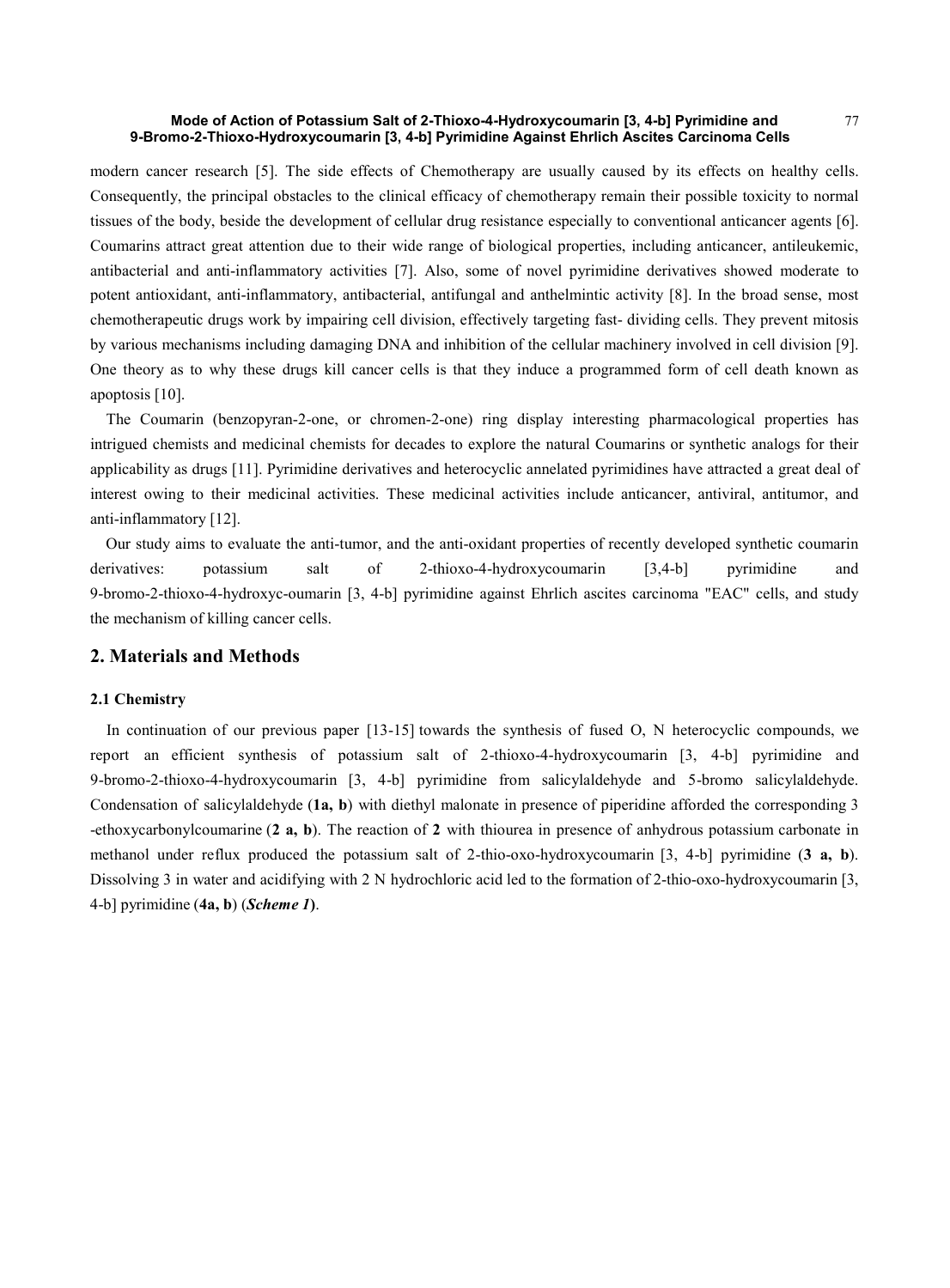

## **2.2 In vivo study**

*Animals***:** Female Swiss albino mice of 8 weeks of age, weighed 22 to 25 g body weight were raised at the experimental animal house of the faculty of Science, Zagazig University. The animals were maintained in controlled environment of temperature, humidity and light. They were fed on a commercial standard diet and tap water *ad libitum*. *Tumors***:** Ehrlich ascites carcinoma (EAC) was initially supplied by the National Cancer Institute, Cairo, Egypt, and maintained in female Swiss albino mice through serial intraperitoneal (I.P) inoculation at 8 or 10 day intervals in our laboratory in an ascites form.

*Experimental design***:** 30 female Swiss albino mice were divided into 3 groups each one contains of 10 mice: Group I "served as negative control group" injected I.P. with sterile saline for 10 days (day after day); group II "positive control"; i.p. injected with 2.5x10<sup>6</sup> of Ehrlich ascites carcinoma "EAC" cells. Group III "3a therapeutic group, injected i.p. with 5 mg/kg one day after EAC injection and repeated doses of **3a** day after day; Group IV "**3b** therapeutic group", injected i.p. with 7.5mg/kg one day after EAC injection and repeated doses of **3b** injected day after day. After the end of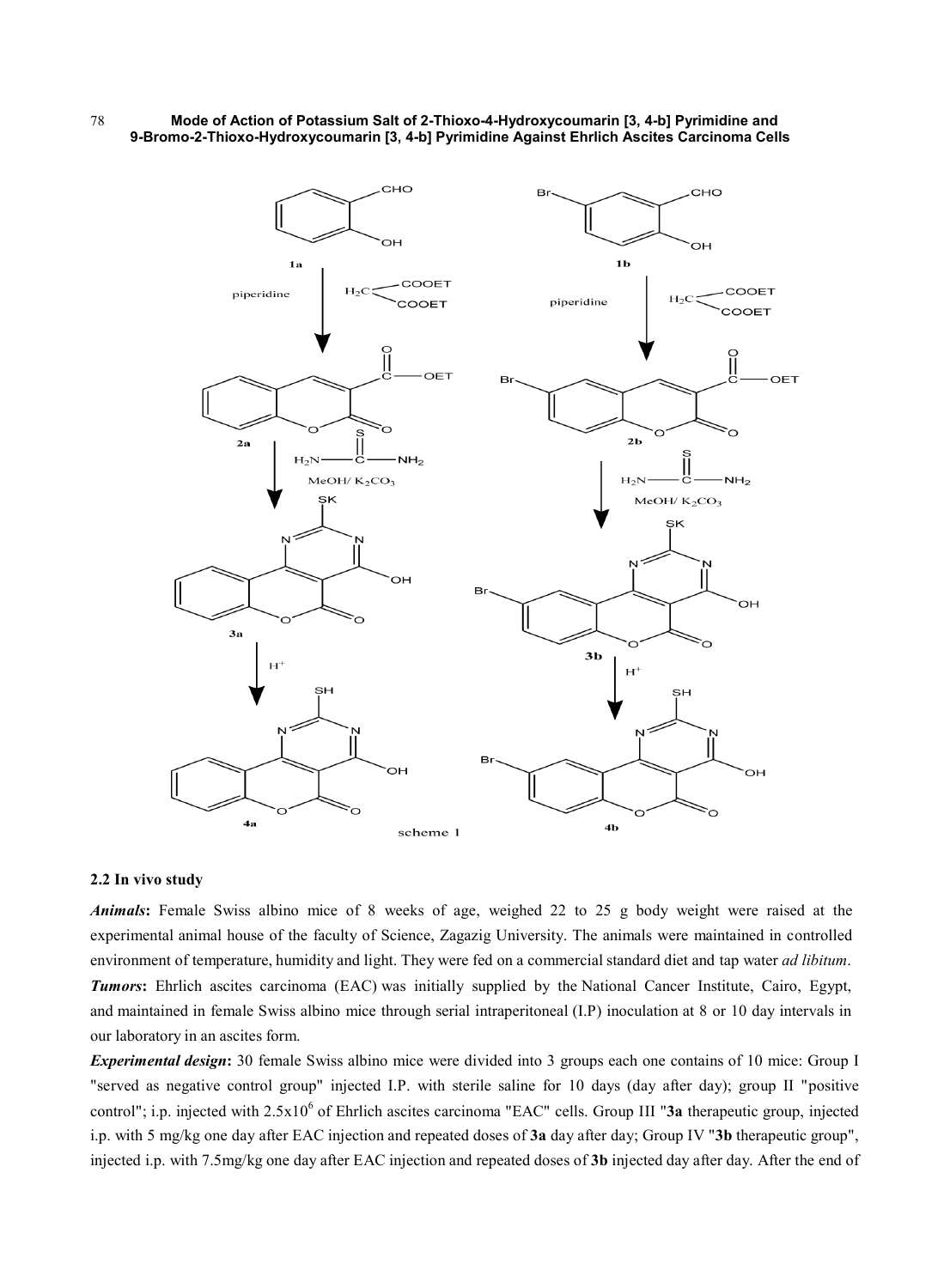the experiment, blood and EAC cells were collected from mice, and antioxidants assays, Caspase-3 activity, and cytochrome c were assayed.

*Life span prolongation***:** Life span calculation was carried out according to the method described by Mazumdar *et al.* [16].

*Estimation of Malondialdehyde***:** The lipid peroxidation products were estimated by the formation of thiobarbituric acid (TBA) and quantified in term of MDA where, thiobarbituric acid (TBA) reacts with MDA in acidic medium at temperature of 95°C for 30 min to form thiobarbituric acid reactive product, the absorbance of the resultant pink product can be measured at 534 nm in a spectrophotometer [17].

*Estimation of Nitric Oxide***:** The Bio-diagnostic Nitrite Assay Kit provides an accurate and convenient method [18] for measurement of endogenous nitrite concentration as indicator of nitric oxide production in biological fluids. In acid medium and in the presence of nitrite the formed nitrous acid diazotise sulphanilamide and the product are coupled with N-(1-naphthyl) ethylenediamine. The resulting azo dye has a bright reddish-purple color which can be measured at 540 nm in a spectrophotometer.

*Assessment of catalase enzyme activity*  $(CAT)$ *:* In the presence of hydrogen peroxides remaining  $H_2O_2$  reacts with 3.5-dichloro-2 hydroxy benzene sulfonic acid (DHBS) and 4-amino phenazone (AAP) to from achromophore with color intensity inversely proportional to amount of catalase in the original sample [19].

*Assessment of Suproxid Dismutase (SOD)***:** This assay relies on the ability of the enzyme to inhibit the phenazine methosulphate-mediated reduction of nitroblue tetrazolium dye [20].

*Caspase-3 Colorimetric Assay***:** The activity of caspase-3 was determined by the colorimetric caspase-3 kit according to the manufacturer's instructions ( $R&D$  system, Inc.) [21]. This assay is based on spectrophotometrically detection of the chromophore *p*-nitroanilide (*p*NA) after cleavage from the labeled substrate7-amino-4- trifluoromethyl coumarin conjugated *pNA* (DEVD-*pNA*) in equal amount of cells protein lysates. Briefly,  $1\times10^6$  cells were collected and lysed with 50 μl of chilled lysis buffer and incubated on ice for 10 min. Cell lysates were centrifuged at maximum speed for 5 min at 4°C, after which 50 μl of 2× reaction buffer/dithiothreitol (DTT) mix and 5 μl of 1 mM caspase -3 substrate (DEVD-pNA) were added to each reaction and incubated at 37 °C for 1 hr. The *p*NA light emission was quantified using a microplate reader at 400- or 405- nm*.*

*Quantitative determination of mouse cytochrome c "Cyt.c" in cell lysates***:** The Quantikine Rat/Mouse Cytochrome c Immunoassay is a 2.5 hour solid phase ELISA designed to measure rat and mouse Cytochrome c according to the method [22]. A monoclonal antibody specific for rat/mouse Cytochrome c has been pre-coated onto a micro-plate. Conjugate, Standards, Control, and samples are pipetted into the wells and any rat/mouse Cytochrome c present is bound by the immobilized antibody and the enzyme-linked monoclonal antibody specific for rat/mouse Cytochrome c.

*Statistical analysis***:** Statistical analysis was performed using SPSS software II version 14 [23]. The effect of each parameter was assessed using the one way analysis of variance. Individual differences between groups were examined using Dunnett's test and those at  $p \le 0.05$  was considered statistically significant.

# **3. Results**

# *Effect of compounds (3a, 3b) on life span prolongation in studied groups***:**

Life span prolongation in all the studied groups is shown in Table (6). The mean life span prolongation in the positive control group was found to be 16 days. **3a** and **3b** treated groups showed a significant increase in the life span prolongation to 19 days by 18.7% (T/ C ratio = 118.8%), and 21 days by 31.3% (T/ C ratio = 131.3%); respectively; compared to the positive control group.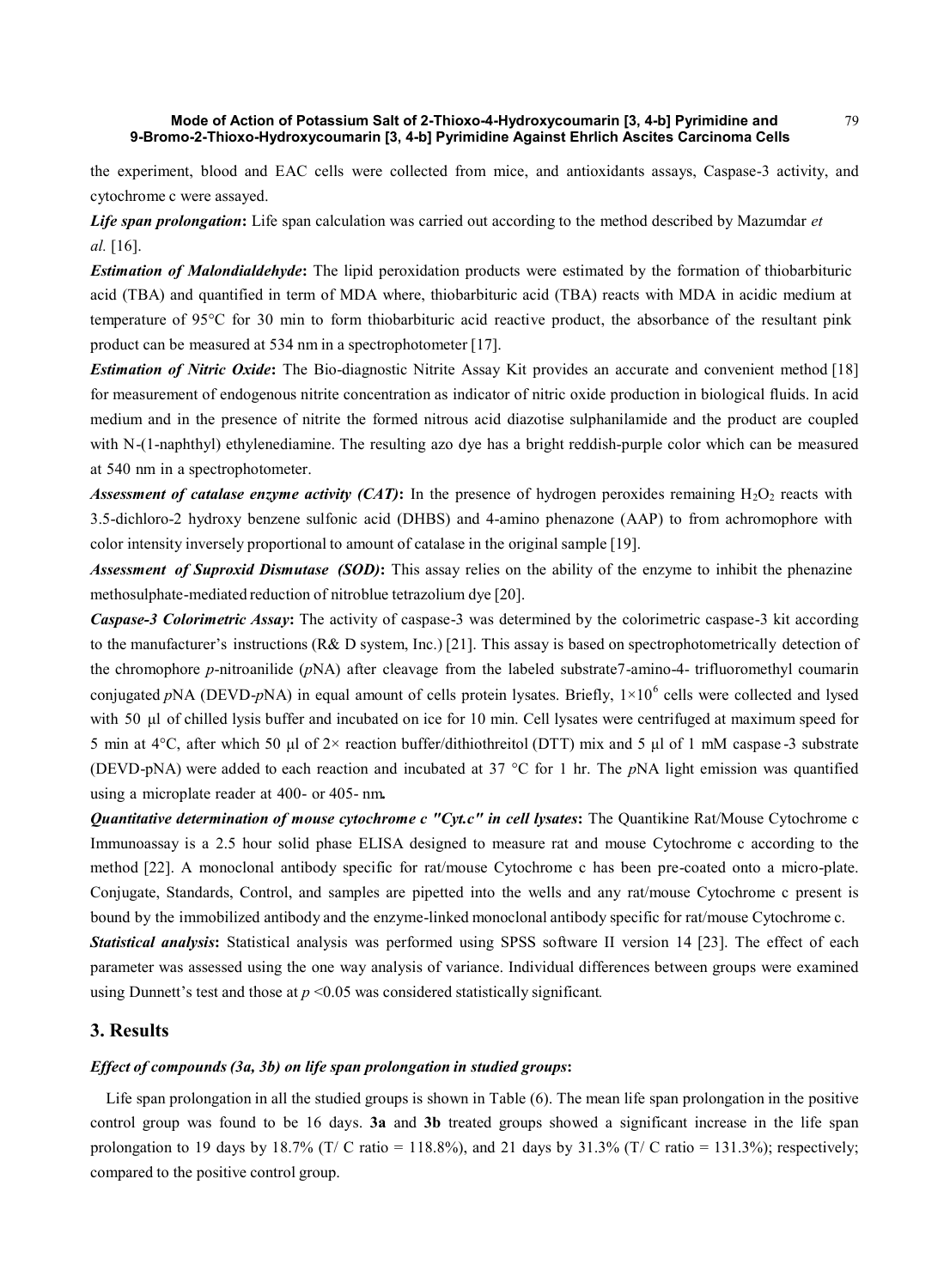### *Effects of compounds (3a, 3b) on anti-oxidants in blood and EAC samples***:**

*Table (2)*, summarize the antioxidant effect of compounds (**3a**, **3b**), in EAC cells. The mean values of MDA levels in positive control group were found to be  $22.77 \pm 1.3$  (nmol/mL). 3a and 3b treated groups showed a significant decrease by 30.3% & 54.9% (p<0.001) respectively; compared to the positive control group; *Fig.* (1). Also, the mean values of NO levels in positive control group were found to be  $93.39 \pm 4.58$  ( $\mu$ mol/mL). 3a and 3b treated groups showed a significant decrease by 19.4% & 39.6% (p<0.001) respectively; compared to the positive control group; *Fig.* (2). But, CAT activity in positive control group was found to be  $0.06 \pm 0.01$  (U/g tissue). CAT activity showed a significantly increase in **3a** treated group by 150%, and 700% in **3b** treated group, compared to positive control, (p<0.001), *Fig.* (3). Moreover, the mean value of SOD activity in positive control group was found to be 67.32±5.17 (U/g tissue). **3a** and **3b** treated groups showed a significant increase by 102.9% and 379.9%, (p<0.001) respectively; compared to the positive control group, *Fig.* (4).

*Table (3)* summarize the effect of compound **3a** and **3b** on MDA, NO, CAT, SOD in blood samples. The mean values of MDA in plasma samples were a significantly increased in the positive control group by  $219.8\%$ , (p<0.01) compared to the negative control group  $10.85 \pm 1.43$  (nmol/mL). While, the mean MDA levels were significantly decreased by 48.58% and 71.23% in **3a** and **3b** treated group; (p<0.01) respectively, compared to the positive control group, *Fig* (5). Also, plasma NO concentration were a significantly increased in the positive control group by 83.58%,  $(p<0.01)$  compared to the negative control group 20.05  $\pm$  1.24 (µmol/mL). But; the mean NO levels were significantly decreased by 41.64% in **3a** treated group; 55.15% in **3b** treated groups, (p<0.01), compared to the positive control group, *Fig.* (6). On the other hand, CAT activities were decreased by  $50.61\%$ , ( $p<0.001$ ) in the positive control group compared to the negative control group  $310.25 \pm 50.61$  (U/ml). While, their activities showed a significantly increase by 193.98%, and 300.57%, (p<0.001); respectively; compared to the positive control group, *Fig.* (7). SOD activities were decreased to 97.55  $\pm$  9.69 (U/mL) in the positive control group compared to the negative control group 214.27  $\pm$ 10.62 by 54.47%, (p<0.001). In **3a** and **3b** treated groups, SOD activities were a significantly increased by 253.6%, and 531.96%, (p<0.001), respectively; compared to positive control group, *Fig.* (8).

# *Effects of compounds (3a, 3b) on Caspase3 activity and cytochrome levels in EAC cells***:**

**Table (4)** demonstrated the apoptotic effect of compounds **3a** and **3b** by measurement Caspase-3 activity and cytochrome c levels in the EAC cells in all studied groups. Caspase-3 activity in positive control was found to be 0.270 (ng/mL). Furthermore, the treatments with **3a** and **3b** (5 mg/kg, and 7.5 mg/kg, I.P.) showed a significantly increase in its activity by 85.9% and 269.23%, (p<0.001), respectively; compared to the positive control group, *Fig.* (9). Also, cytochrome *c* levels in positive control were found to be 0.88±0.37 (ng/mL). Furthermore, the treatments with **3a** and **3b** showed a significantly increase in cytochrome *c*, by 81.8% and 328.4%, (p<0.001), respectively; compared to the positive control group, *Fig.* (10).

## *Correlations between different Studied Parameters among different Groups***:**

To confirm our results, correlations between different parameters were carried out. We found, there were significant positive and negative correlations between parameters.

# **4. Discussion**

Cancer is considered one of the major causes of mortality in the world. The recent advances in science, cancer have not been cured yet. It is estimated that by 2020 there will be 16 million new cancer cases every year [24]. This paper describes the evaluation of the anti-invasive, anti-oxidant properties of recently developed synthetic coumarino [3,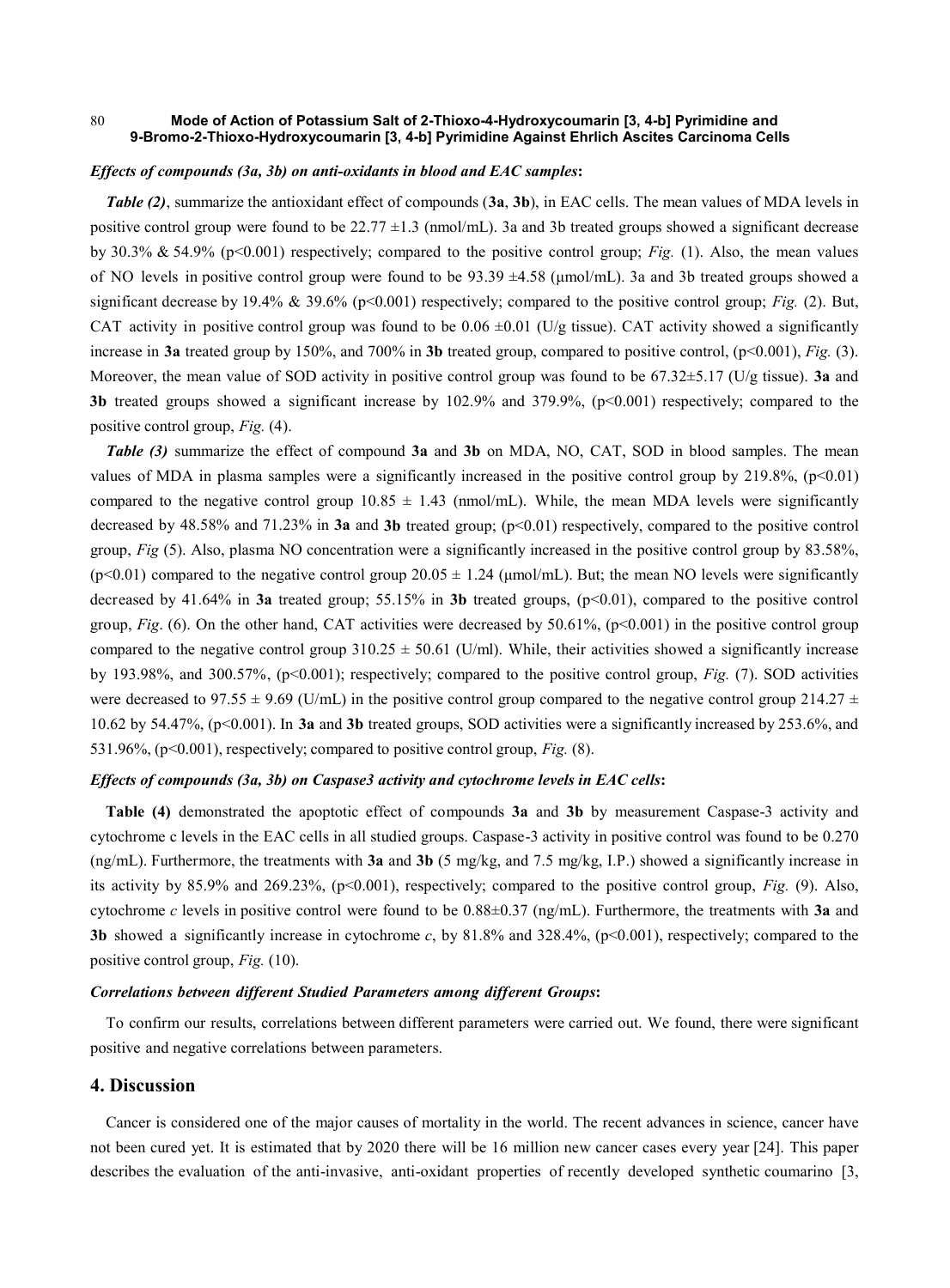4-b] pyrimidine derivatives. Heterocycles such as chromone, coumarin derivatives, were investigated for their cytotoxicity against human normal and tumor cells. These compounds induced moderate tumor-specific cytotoxicity, although they have been reported to induce apoptosis-inducing activity [25]. The most effective doses of two synthetic compounds **3a, and 3b** were to be safe compounds and exhibited *in vitro* anti-cancer against some different cell lines such as [MCF-7(human breast cancer), HePG2 (Hepatocellular carcinoma), HCT116 (human colon cancer), PC3 (human prostate cancer)] to assess their cytotoxicity effects. The results indicated that compound 3a, b have cytotoxicity potency. Compound 3a showed a very potent activity against MCF-7, HePG2, HCT116, and PC3 with minimum inhibitory concentration (MIC) [25, 5, 25, and 5  $\mu$ g/ml, respectively] but compound 3b showed low activity than compound 3a with minimum inhibitory concentration 50  $\mu$ g/ml for all cell lines according to our pervious paper [26]. Our results found that, these doses were significant prolonged the life span to 19 days by 18.7% (T/ C ratio  $=$ 118.8%) in 3a treated group, and 21 days by 31.3% (T/ C ratio = 131.3%) in 3b treated group; compared to the positive control group. Coumarins are a vast group of natural compounds. As substitutions can occur at any of the six available sites of their basic molecular moiety, leads to compounds displaying multiple biological properties that promote human health and help reducing the risk of diseases [27]. Our results found that, MDA and NO levels in EAC cells in both **3a and 3b** treated groups showed a significant decrease by  $30.3\%$  &  $54.9\%$ ; by  $19.4\%$  &  $39.6\%$  (p<0.001) respectively; compared to the positive control group. While, CAT & SOD activities showed a significantly increase in **3a** treated group by 150%, 102.9% and 700% 379.9%, in **3b** treated group, compared to positive control,  $(p<0.001)$ , table (2), Fig. (1-4). Confirming the results above, anti-oxidant activity of **3a and 3b** compounds were evaluated in the plasma; table (3) and Fig. (5-8). The therapeutic strategies should aim to reducing free-radical formation and scavenging free radicals [28]. Coumarins possess, antioxidant activities, probably due to their structural analogy with flavonoids and benzophenones [29]. The coumarins having a catechol group showed significant free radical scavenging activity and inhibitory effects on lipid peroxidation, indicating that the catechol group significantly contributed to the antioxidant activities of coumarins. Also, the  $\alpha$ -pyrone rings of coumarins significantly enhanced the capacity of inhibiting oxidative reactions of coumarins [30]. Moreover, in a pyrimidine ring, as the number of nitrogen atoms increases the ring π electrons become less energetic; electrophilic ar omatic substitution gets more difficult, while nucleophilic aromatic substitution resonance stabilization properties of pyrimidine may lead to the addition and ring cleavage reactions rather than substitutions [31]. Our results are in a line with many authors, *Abu- Hashem et al***.***,* [32] who synthesized a series of pyrimidine derivatives that showed a potent anti-oxidative activity by lipid peroxidation assay. Also, **Bhalgat** *et al.,* [33] synthesized a series of novel dihydropyrimidine Carbonitrile compounds and evaluated for antioxidant activities. These compounds revealed potent antioxidant activity due to the presence of NH and –SH groups. As reported by *Kumar et al.,* [34] who, synthesized a novel series of 4, 6-bisaryl-pyrimidin- 2-amine derivative. All of these compounds were evaluated for their antioxidant activity by nitric oxide and hydrogen peroxide free radical scavenging method using ascorbic acid as a standard drug. The compounds show potent antioxidant activity as compare with the standard drug due to the presence of Cl and Br as the electron withdrawing group. The substitution on six-member heterocyclic nucleus was made by different substitutions of Cl, and Br, which increased the penetration of molecules into the lipid membrane so that they increase the antioxidant activity by combining with the reactive oxygen species, which is generated by the different disease conditions. By making these changes on the nucleus, we are able to find out the most potent substituted antioxidant compounds [35]. The provide information on the mechanisms by which coumarin induces cell cycle arrest and apoptosis in cancer cells [36].

Also, the preliminary results of pyrimidine derivatives indicated they exhibit more potent antitumor inhibitory activity [37]. The apoptotic effect of compounds **3a and 3b** were evaluated by measurement Caspase-3 activity and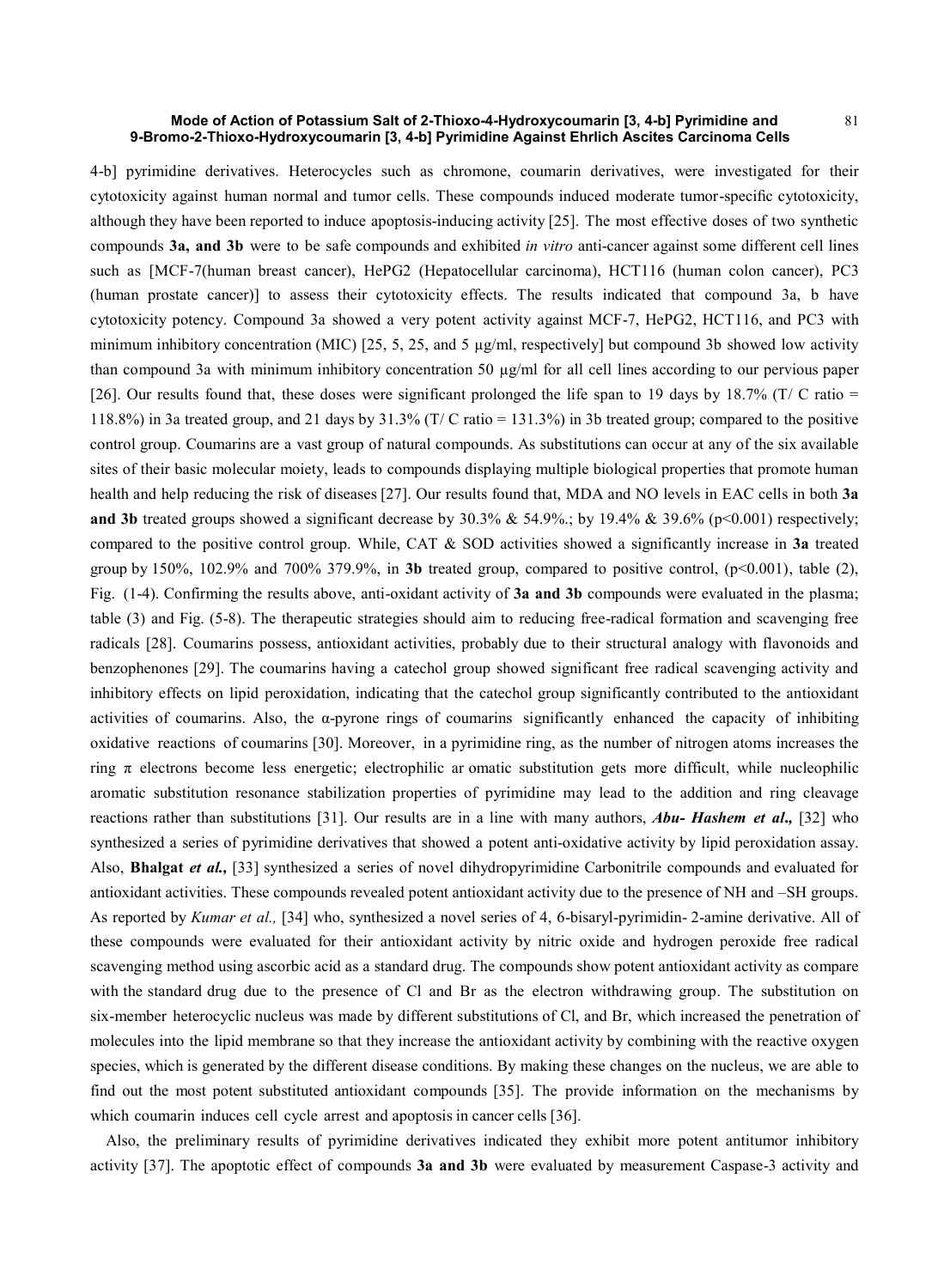cytochrome c in the EAC cells in all studied groups. Furthermore, the treatments with **3a and 3b** (5 mg/kg, and 7.5 mg/kg, I.P.) showed a significantly increase in Caspase-3 activity, by 85.9% and 269.23%, ( $p<0.001$ ), respectively; compared to the positive control group. And significantly increase in cytochrome c, by 85.9% and 269.23% ( $p<0.001$ ), respectively; compared to the positive control group.

Programmed cell death, or apoptosis, plays an important role in the development of cancers. It is known that many anticancer agents kill tumors at least partially through induction of apoptosis. Caspase-3 is known to be the key effector caspase that cleaves multiple protein substrates in cells leading to cell death [38]. Coumarins and coumarin derivatives as well as diallyl polysulfides are well known as anticancer drugs. They reduced cell viability of cancer cells in a time and concentration dependent manner. Cells tested with these coumarin polysulfides accumulate in the  $G2/M$  phase of the cell cycle and finally they go into apoptosis. A decrease in bcl<sub>2</sub> level, and increase in the level of Bax, Cytochrome c release into the cytosol, cleavage of caspase 3/7 suggested that coumarin polysulfides induced the intrinsic pathway of apoptosis [39]. The effects of coumarin on cell viability, cell cycle arrest and induction of apoptosis were investigated in human cervical cancer HeLa cells. Coumarin induced morphological changes, and caused G0/G1 arrest and apoptosis. The decreasing number of viable cells appeared to be due to induction of cell cycle arrest and apoptotic cell death, since coumarin induced morphologically apoptotic changes. Coumarin treatment gradually decreased the expression of G0/G1-associated proteins which may have led to the G0/G1 arrest, and the anti-apoptotic proteins Bcl-2 and Bcl-xL, and increased the expression of the pro-apoptotic protein Bax. Cumarines decreased the mitochondrial membrane potential and promoted the release of cytochrome c and the activation of caspase-3 before leading to apoptosis [36]. The cytotoxic molecules were evaluated in apoptosis assays and some of them exhibited great apoptosis induction, being able to promote caspase-3 activation and DNA fragmentation. The most promising compounds were tested against two non-tumoral cell lines (CRL-8799 and CRL-11233) and, among them, bis (4- methoxybenzyl)-pyrido[2,3d]pyrimidine-2,4-diamine showed the best profile in these assays [40]. More recently, furo-pyrimidines have been found to be active as kinase inhibitors [41]. Also, The pyrazolo[3,4-d]pyrimidine nucleus is considered as an isostere to the purine nucleus and hence exhibits promising antitumor activity by acting as ATP competitive inhibitor for many kinase enzymes. Indeed, many pyrazolo[3,4-d]pyrimidines were reported to exhibit potent anti-tumor activity . Their cytotoxic activities might be attributed to inhibition of several enzymes such as Sarcoma (Src) kinase, tyrosine kinase, mammalian target of rapamycin (mTOR), cyclin dependent kinase (CDK) and glycogen synthase kinase (GSK) [42]. Our data were in a line with many authors, **Chen** *et al.,* [43] who reported that, Gemcitabine (4-amino-1-(2-deoxy-2, 2-difluoro-β-Derythropentofuranosyl) pyrimidin-2(1H)-on) is currently the best treatment available for pancreatic cancer, as such agent that has been shown to induce apoptosis in other tumor cells via down-regulation of Bcl-2/Bax and promoting the release of Cytochrome c, but with very low toxicity. Emodin potentiates the apoptosis induced by gemcitabine, which was demonstrated by activation of caspase-3 in the combination group. Also, **Lukasik** *et al.,* [44] studied the cellular mechanism of action of 4- (1H-Indazol-1-yl)-N-phenylpyrimidin-2-amine. Induction of caspase 3/7 activity was measured in HCT116 cancer cells after treatment with this compound for 24 h. Significantly induced caspase 3/7 activity at its GI50 mM compared with the untreated cells, with enhanced activity at higher concentrations. In the light of our in vivo results, the bromo-coumarin derivative appears to be very promising as potential anti-tumoral agent. Although coumarin derivatives might constitute an alternative to matrix metalloproteases (MMPs) inhibitors as anticancer agents, further biological investigations are required before any clinical trial [45]. This indicates that compound 3b has in vivo antitumor activity against EAC more than compound 3a; this may be attributed due to the presence of bromine atom in compound 3b. As **Kempen** *et al.,* [45] who stated that, the inhibition capacity varied according to the substituent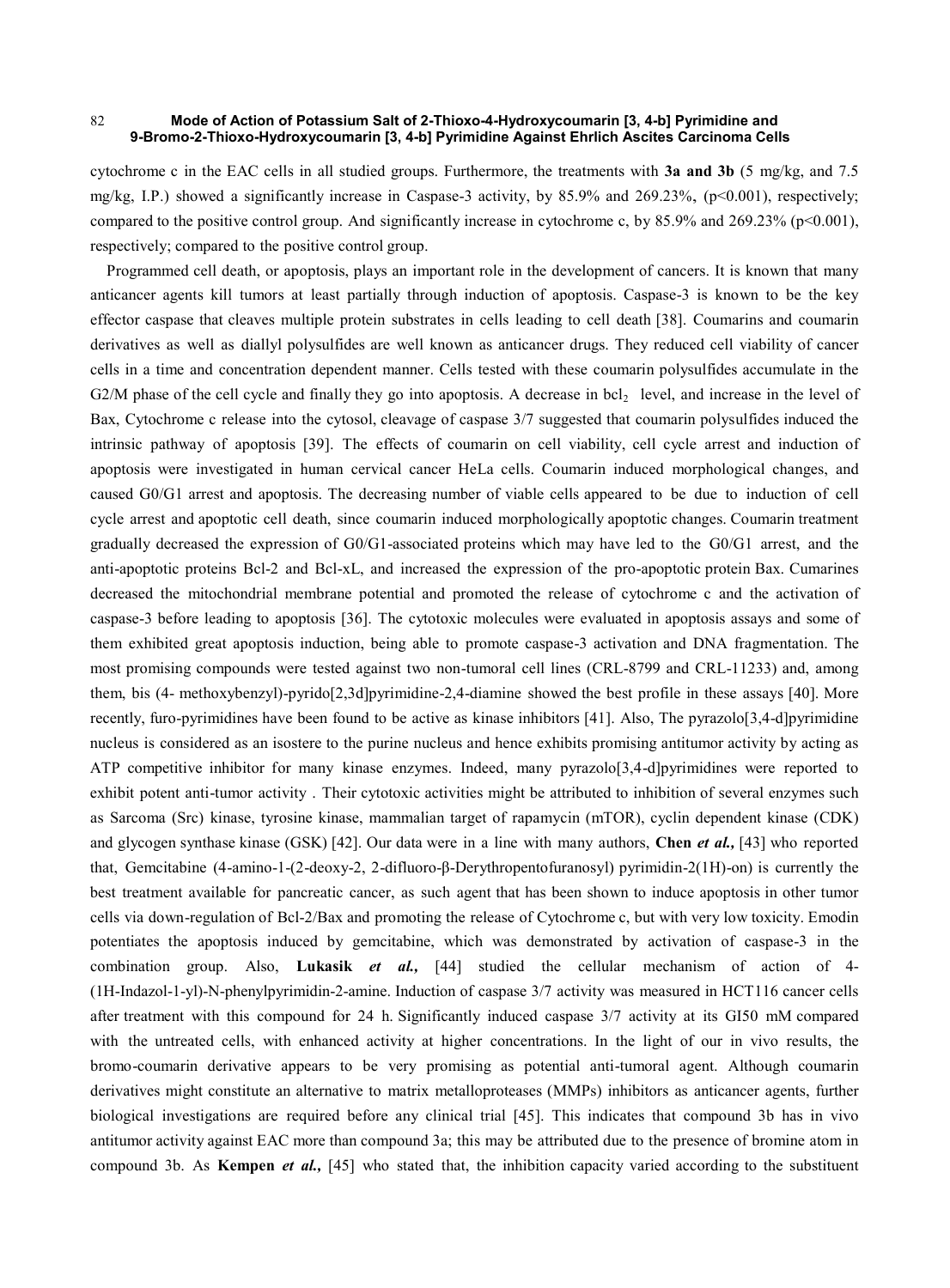present in the 6-position of the coumarin, and according to the nature of the halogen atom in the 3-position of the phenyl ring. In general, (substitution by a halogen atom particularly, a chlorine or a bromine atom) in the 'meta' position of the phenyl ring relative to the ester oxygen atom of 2 -oxo-2H-1-benzopyran-3- carboxylate led to a better anti-tumor effect than that observed in the absence of any substituent.

# **5. Conclusion**

The *in vivo* effect of the compounds 3a, and 3b exhibited significant anticancer and anti-oxidant activities towards EAC cells by induction of apoptosis. On the basis of these results, compound 3b may be considered as attractive leads in the future development of potential anticancer and anti-oxidant agent more than compound 3a.

# **References**

- [1]. National Cancer Institute.:" What is cancer?" Cancer.gov., (2013).
- [2]. Douglas H.; Robert W.A.: "The hallmarks of cancer". Cell 100 (1): 57-70, (2000).
- [3]. Suarez-Jimenez G., Burgos-Hernandez A., and Ezquerra-Brauer J.: Bioactive Peptides and Depsipeptides with Anticancer Potential: Sources from Marine Animal. Mar. Drugs 10: 963-986, (2012).
- [4]. Khorshid F.A.: The cytotoxic effect of PM 701 and its fractions on cell proliferation of Breast cancer cells, MCF7. Am. J. drug discov. Dev 1: 200-208, (2011).
- [5]. Vani N.D., Jung H.K., Ki-Cheol H., Eun G.Y., Hyunah C., Ae N.P., Ghilsoo N., Kyung I.C.,: Novel 6-Narylcarboxamidopyrazolo[4,3-d]pyrimidin-7-one derivatives as potential anti-cancer agents. Bioorganic & Medicinal Chemistry Letters. 20, 1630–1633, (2010).
- [6]. Sherif A.F.R.: Polysubstituted pyrazoles, part 6. Synthesis of some 1-(4-chlorophenyl)-4-hydroxy-1H-pyrazol-3-carbonyl derivatives linked to nitrogenous heterocyclic ring systems as potential antitumor agents. Bioorganic & Medicinal Chemistry. 18, 2767–2776, (2010).
- [7]. Belluti F., Fontana G., Bo L.D., Carenini N., Giommarelli C., Zunino F.,: Design, synthesis and anticancer activities of stilbene-coumarin hybrid compounds: Identification of novel proapoptotic agents. Bioorg. Med. Chem18: 3543-3550, (2010).
- [8]. Ramesh B and Bhalgat C.M.: Novel dihydropyrimidines and its pyrazole derivatives: Synthesis and pharmacological screening. European Journal of Medicinal Chemistry 46: 1882-1891, (2011).
- [9]. Kehe K., Balszuweit .F, Steinritz D., Thiermann H.: "Molecular toxicology of sulfur mustard-induced cutaneous inflammation and blistering". Toxicology 263 (1): 12-9, (2009).
- [10]. Fisher D.E.: "Apoptosis and cancer chemotherapy". Cell Tissue Res. 301 (1): 143-52, (2000).
- [11]. Musa, M.A.; Cooperwood, J.S.; Khan, M.O.: A review of coumarin derivatives in pharmacotherapy of breast cancer. Curr. Med. Chem., 15, 2664, (2008).
- [12]. El-Sayed N. S., El-Bendary E. R., El-Ashry S. M., El-Kerdawy M. M., Synthesis and antitumor activity of new sulfonamide derivatives of thiadiazolo[3,2-a]pyrimidines. European Journal of Medicinal Chemistry, 46, 3714-3720, (2011).
- [13]. I.M. EL-Deen,: Chemical behavior of 3-(2-formyl-1chlorovinyl) coumarin towards some different bases. J. Serb. Chem Soc :63 367-373, (1998).
- [14]. I. M. EL-Deen, : Anovel synthesis of coumarin derivatives. Chinese J. Chem 16: 528-532, (1998).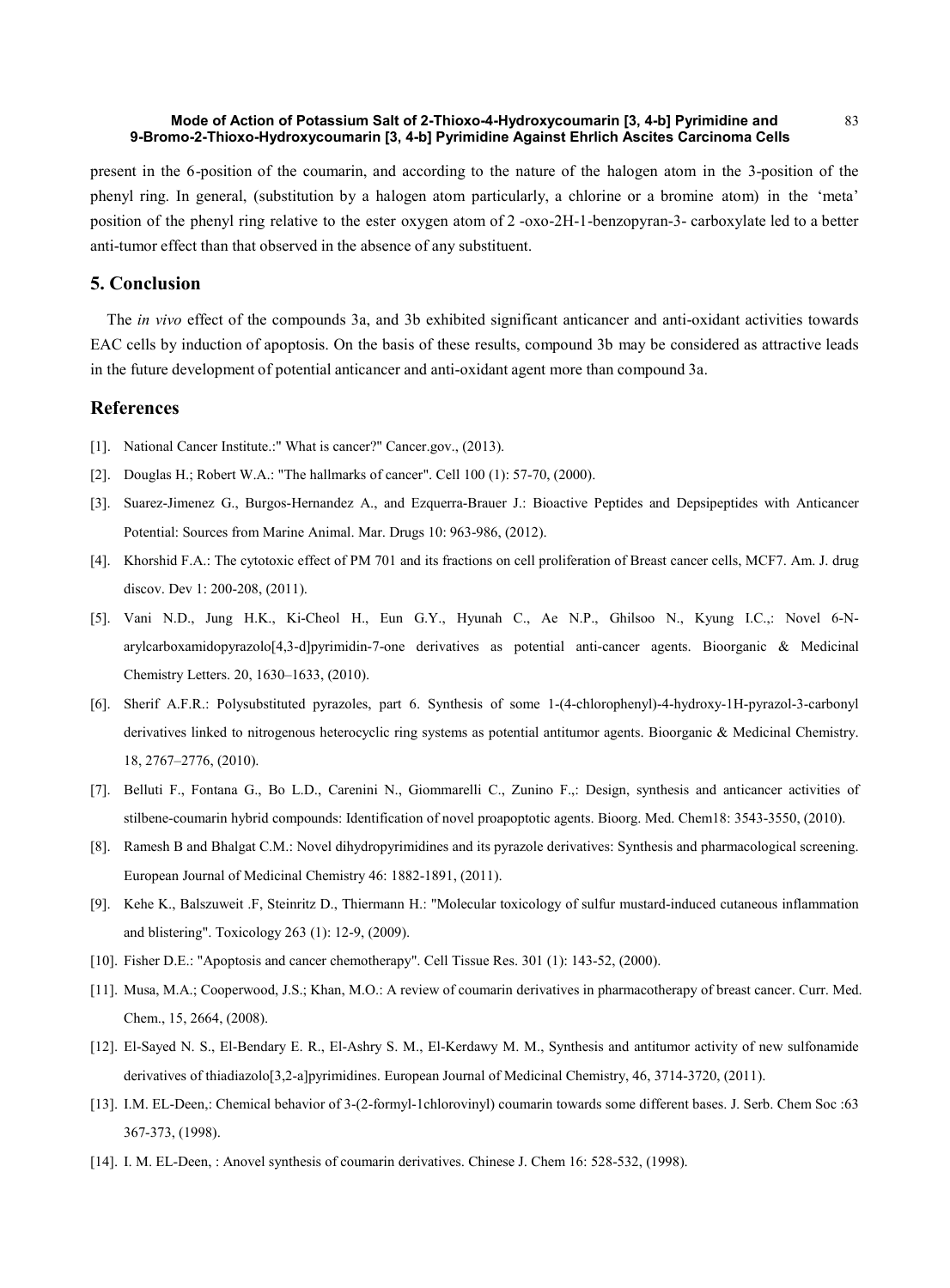- [15]. I.M. EL-Deen,: Use of 3-(2 -formyl-1 -chlorovinyl) coumarin in syntheses of pyrazol, salicylaldazine and pyrimidine derivatives. Chinese J. Chem 17: 391-397, (1999).
- [16]. Mazumder U.K., Gupta M., Maity M., and Mukherjee M.,: Antitumor activity of Gyrophila spinosa on Ehrlich ascites carcinoma and sarcoma-180 induced mice. Indian J. Exp. Biol 35: 473-477, (1997).
- [17]. Satoh, K., Serum Lipid Peroxide in cerebrovascular disorders determined by a new colorimetric method. Clinica Chimica Acta, 90:37-43, (1978).
- [18]. Montgomery, H.A.C. and Dymock J.F., The determination of nitrite in water. Analyst, 86: 414- 416, (1961).
- [19]. Aebi, H.: Catalase in vitro. Methods Enzymol; 105, 121-126, (1984).
- [20]. Nishikimi, M., Roa, N.A., and Yogi, K: Biochem. Bioph. Res. Common.; 46, 849-854, (1972).
- [21]. Casciola-Rosen L., Nicholson D.W., Chong T., Rowan K.R., Thornberry N.A., Miller D.K., Rosen A.: Apopain/CPP32 cleaves proteins that are essential for cellular repair: a fundamental principle of apoptotic death. J. Exp. Med. 183: 1957-1964, (1996).
- [22]. Cai, J., Yang, J. and Jones, D. P.: Mitochondrial control of apoptosis: the role of cytochrome c. Biochim. Biophys. Acta 1366, 139-149, (1998).
- [23]. Levesque, R. SPSS., (2007): Programming and Data Management: A Guide for SPSS and SAS Users, Fourth Edition, SPSS Inc., Chicago Ill.
- [24]. Lingwood R., Boyle P., Milburn A., T. Ngoma, Arbuthnott J., McCaffrey R., Kerr S., and Kerr D.: The challenge of cancer control in Africa. Nat. Rev. Cancer 8: 398-403, (2008).
- [25]. Hiroshi S., Masaki K., Mariko I., Hirotaka K., Yukio N., Masami K., Noboru M.,: Tumor Specificity and the Type of Cell Death Induced by Heterocycles. Top Heterocycl Chem 15: 173-199, (2008).
- [26]. Faten Zahran, I. M. EL-Deen, M.M.El-behary, Akaber T. Keshta,: Potassium salt of 2-thioxo-4-hydroxycoumarin [3, 4-b pyrimidine and 9-bromo-2-thioxo-4-hydroxycoumarin -4 ,3[b] pyrimidine inhibits tumor growth in vitro and in vivo. INDIAN JOURNAL OF APPLIED RESEARCH, 3(6), 481- 485, (2013).
- [27]. Zhang Y., Zou B., Chen Z., Pan Y., Wang H., Liang H., Yi X.,: Synthesis and antioxidant activities of novel 4-Schiff base-7-benzyloxycoumarin derivatives. Bioorg. Med. Chem. Lett., 21: 6811-6815, (2011).
- [28]. Berg D., Youdim M.B., Riederer P.: Redox imbalance. Cell Tissue Res 318: 201-213, (2004).
- [29]. Farombi E.O., Nwaokeafor I.A.,: Anti-oxidant mechanisms of kolaviron: studies on serum lipoprotein oxidation, metal chelation and oxidative membrane damage in rats. Clin. Exp. Pharmacol. Physiol 32: 667674, (2005).
- [30]. Thuong P.T., Hung T.M., Ngoc T.M., Ha D.T., Min B.S., Kwack S.J,. Kang T.S., Choi J.S and Bae K.: Antioxidant Activities of Coumarins from Korean Medicinal Plants and their Structure–Activity Relationships. Phytotherapy Research 24: 101-106, (2010).
- [31]. BanoT., Kumar N and Dudhe R.: Free radical scavenging properties of pyrimidine derivatives. Organic and Medicinal Chemistry Letters 2: 1-6, (2012).
- [32]. Abu-Hashem A.A., Youssef M.M., Hoda A.R.: Synthesis, antioxidant, antitumor activities of some new thiazolopyrimidines, pyrrolothiazolopyrimidines and triazolopyrrolothiazolopyrimidines derivatives. J Chi Chem Soc 58:41-48, (2011).
- [33]. Bhalgat C.M., Ali M.I., Arsab G.R.: In-vitro antioxidant studies of 4, 6-bis aryl-pyrimidine- 2-amine derivatives. J Chem (in press), (2011).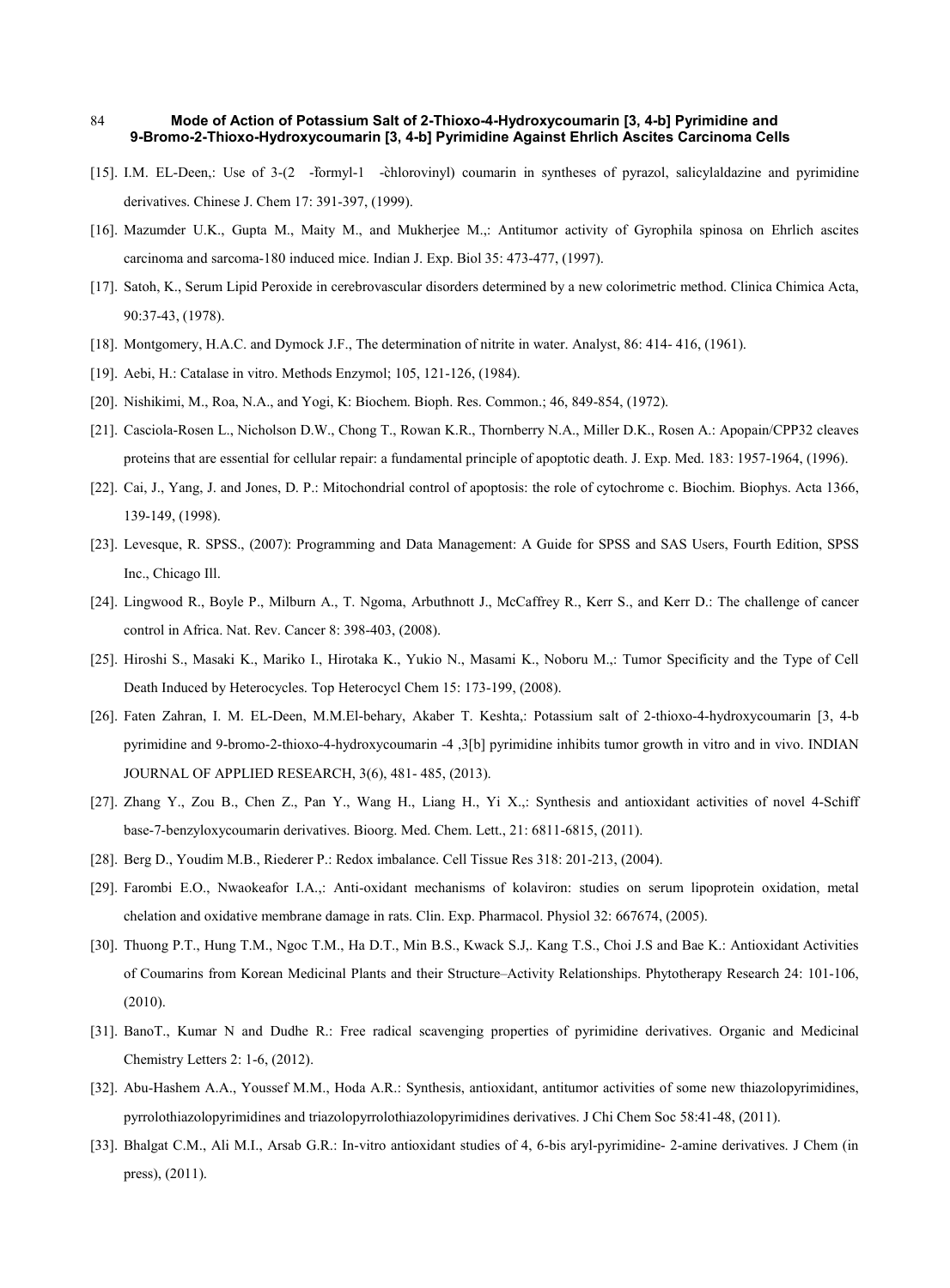- [34]. Kumar S.M., Pavani M., Bhalgat C.M., Deepthi R., Mounika A., Mudshinge S.R.: In-vitro antioxidant studies of 4,6-bis aryl-pyrimidin- 2-amine derivatives. Inter JR Ph Bio Sci 2:1568-1570, (2009).
- [35]. BanoT., Kumar N and Dudhe R.: Free radical scavenging properties of p yrimidine derivatives. Organic and Medicinal Chemistry Letters 2: 1-6, (2012).
- [36]. Chuang J-Y., Huang Y-F., Lu H-F., Ho H-C., Yang J-S., Li T-M., Chang N-W., Chung J-G.,: Coumarin Induces Cell Cycle Arrest and Apoptosis in Human Cervical Cancer HeLa Cells through a Mitochondria- and Caspase-3 Dependent Mechanism and NF-κB Downregulation. In vivo 21: 1003-1010, (2007).
- [37]. Song X.J., Shao Y., Dong X.G.,: Microwave-assisted synthesis of some novel fluorinated pyrazolo[3,4-d]pyrimidine derivatives containing -1,3,4thiadiazole as potential antitumor agents. Chinese Chemical Letters. 22: 1036-1038, (2011).
- [38]. Kemnitzer W., Sirisoma N., May C., Tseng B., Drewe J., Cai S.X.,: Discovery of 4-anilino-N-methylthieno[3,2- d]pyrimidines and 4anilino-N- ethylthieno[2,3-d]pyrimidines as potent apoptosis inducers. Bioorg. Med. Chem. Lett 19: 3536-3540, (2009).
- [39]. Saidu N.B., Valente S., Ban E., Kirsch G., Bagrel D., Montenarh M.,: Coumarin polysulfides inhibit cell growth and induce apoptosis in HCT116 colon cancer cells. Bioorg. Med. Chem 20: 1584-1593, (2012).
- [40]. Cordeu L., Cubedo E., Bandres E., Rebollo A., Saenz X., Chozas H., Domínguez M.V., Echeverría M., Mendivil B., Sanmartin C., Palop J.A., Font M., and García-Foncillas J.,: Biological profile of newapoptotic agents based on 2, 4-pyrido [2, 3-d] pyrimidine derivatives. Bioorg. Med. Chem 15: 1659-1669, (2007).
- [41]. Hu Y., Wang Y., Du S-M., Chen X-B., Ding M-W.: Efficient synthesis and biological evaluation of some 2,4-diaminofuro[2,3-d]pyrimidine derivatives. Bioorganic & Medicinal Chemistry Letters 20 6188-6190, (2010).
- [42]. Abd El Hamid M.K., Mihovilovic M.D., El-Nassan H.B: Synthesis of novel pyrazolo[3,4-d]pyrimidine derivatives as potential anti-breast cancer agents. European Journal of Medicinal Chemistry, 57, 323-328, (2012).
- [43]. Chen H., Wei W., Guo Y., Liu A., Tong H., Wang Z., Tan W., Liu J and Lin S.: Enhanced effect of gemcitabine by emodin against pancreatic cancer in vivo via cytochrome C-regulated apoptosis. Oncology reports 25: 1253-1261, (2011).
- [44]. Lukasik P.M., Elabar S., Lam F., Shao H., Liu X., Abbas A.Y., Wang S.,: Synthesis and biological evaluation of imidazo[4,5-b]pyridineand 4-heteroarylpyrimidine derivatives as anti-cancer agents. European Journal of Medicinal Chemistry 57: 311-322, (2012).
- [45]. Kempen I., Papapostolou D., Thierry N., Pochet L., Counerotte S., Masereel B., Foidart J -M., Reboud-Ravaux M., Noe A and Pirotte B.: 3-Bromophenyl-6-acetoxymethyl-2-oxo-2H-1-benzopyran-3carboxylate Inhibits cancer cell invasion in vitro and tumour growth in vivo. British Journal of Cancer 88: 1111-1118, (2003).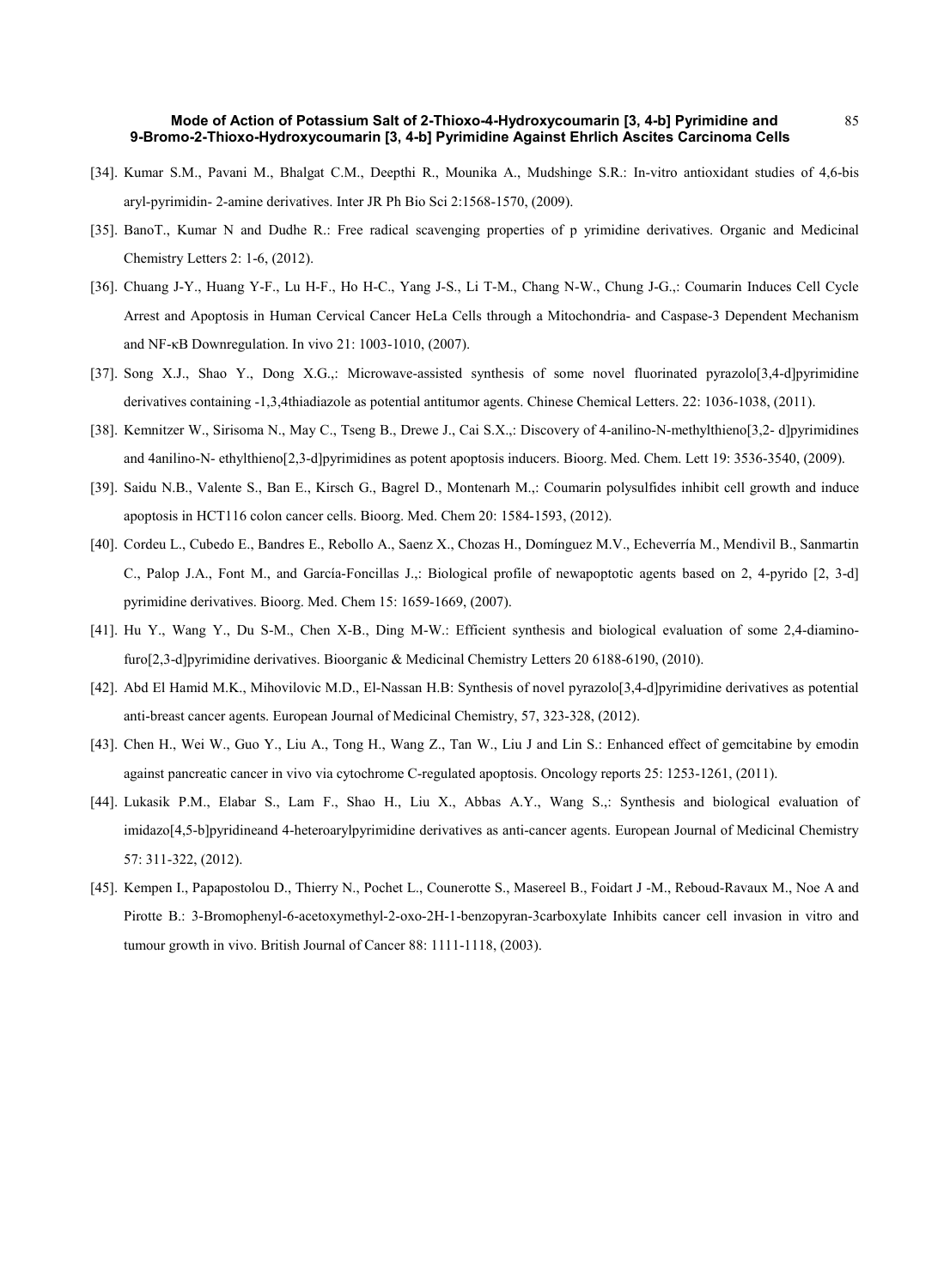| Parameter              | <b>Positive control</b> | treated group (Cpd 3a) | treated group (Cpd 3b) |  |
|------------------------|-------------------------|------------------------|------------------------|--|
| Life span prolongation | Life span prolongation  | Life span prolongation | Life span prolongation |  |
| Days                   | 16                      | 19                     |                        |  |
| $%$ change             |                         | 18.7%                  | 31.3%                  |  |
| $T/C$ ratio $(\% )$    |                         | 131.3                  | 118.8                  |  |

**Table (1): Effect of Compounds (3a, 3b) on life span prolongation**

# **Table (2): Anti-oxidants Effect of Compounds (3a, 3b) in EAC cells**

|                              |                  | <b>Positive Control Group</b><br><b>Treated Group (3 a)</b> |                    |                         | <b>Treated Group (3 b)</b> |                         |           |
|------------------------------|------------------|-------------------------------------------------------------|--------------------|-------------------------|----------------------------|-------------------------|-----------|
| <b>Variables</b>             | Mean $\pm$ SD.   | $\frac{0}{0}$<br>Change                                     | Mean $\pm$ SD.     | $\frac{0}{0}$<br>Change | Mean $\pm$ SD.             | $\frac{0}{0}$<br>Change | P         |
| <b>MDA</b><br>(nmol/mL)      | $22.77 \pm 1.3$  | ------                                                      | $15.87 \pm 0.87$   | 30.3%                   | $10.25 \pm 1.78$           | 54.9%                   | $0.001**$ |
| $NO$ ( $µmol/ml$ )           | $93.39 \pm 4.58$ | ------                                                      | $75.27 \pm 5.26$   | $19.4\%$                | $57.26 \pm 6.58$           | 39.6%                   | $0.001**$ |
| Catalase<br>$(U/g$ tissue)   | $0.06 \pm 0.01$  | ------                                                      | $0.15 \pm 0.02$    | 150%                    | $0.48 \pm 0.05$            | 700%                    | $0.001**$ |
| <b>SOD</b><br>$(U/g$ tissue) | $67.32 \pm 5.17$ | ------                                                      | $136.62 \pm 21.27$ | 102.9%                  | 323.08±45.04               | 379.9%                  | $0.001**$ |

*The* significant difference:  $P^{**} < 0.01 \rightarrow$  high significant  $P^{*} < 0.05 \rightarrow$  significant

| <b>Variables</b>             | <b>Negative</b><br>control | <b>Positive control (EAC)</b> |                         | <b>Treated Group (3 a)</b> |                         | <b>Treated Group (3 b)</b> |                         |           |
|------------------------------|----------------------------|-------------------------------|-------------------------|----------------------------|-------------------------|----------------------------|-------------------------|-----------|
|                              | Mean $\pm$ SD.             | Mean $\pm$ SD.                | $\frac{6}{6}$<br>Change | Mean $\pm$<br>SD.          | $\frac{0}{0}$<br>Change | Mean $\pm$<br><b>SD</b>    | $\frac{0}{0}$<br>Change | P         |
| <b>MDA</b><br>(nmol/mL)      | $10.85 \pm 1.43$           | $34.70 \pm 3.94$              | 219.8%                  | $17.84 \pm$<br>1.73        | 48.58%                  | $9.98 \pm 1.58$            | 71.23%                  | $0.001**$ |
| NO.<br>$(\mu \text{mol/mL})$ | $20.05 \pm$<br>1.24        | $36.81 \pm 4.51$              | 83.58%                  | $21.48 \pm$<br>0.98        | $41.64\%$               | $16.51 \pm$<br>2.51        | 55.15%                  | $0.001**$ |
| Catalase<br>(U/ml)           | $310.25 \pm$<br>50.61      | $153.24 \pm$<br>30.0          | 50.61%                  | $450.5 \pm$<br>2.47        | 193.98%.                | $613.84 \pm$<br>66.24      | 300.57%                 | $0.001**$ |
| <b>SOD</b><br>(U/ml)         | $214.27 \pm$<br>10.62      | $97.55 \pm 9.69$              | 54.47%                  | $344.96 \pm$<br>42.82      | 253.6%                  | $616.48 \pm$<br>43.18      | 531.96%                 | $0.001**$ |

**Table (3): Anti-oxidants Effect of Compounds (3a, 3b) in blood samples**

*The* significant difference:  $P^{**} < 0.01 \rightarrow$  *high* significant  $P^{*} < 0.05 \rightarrow$  significant

86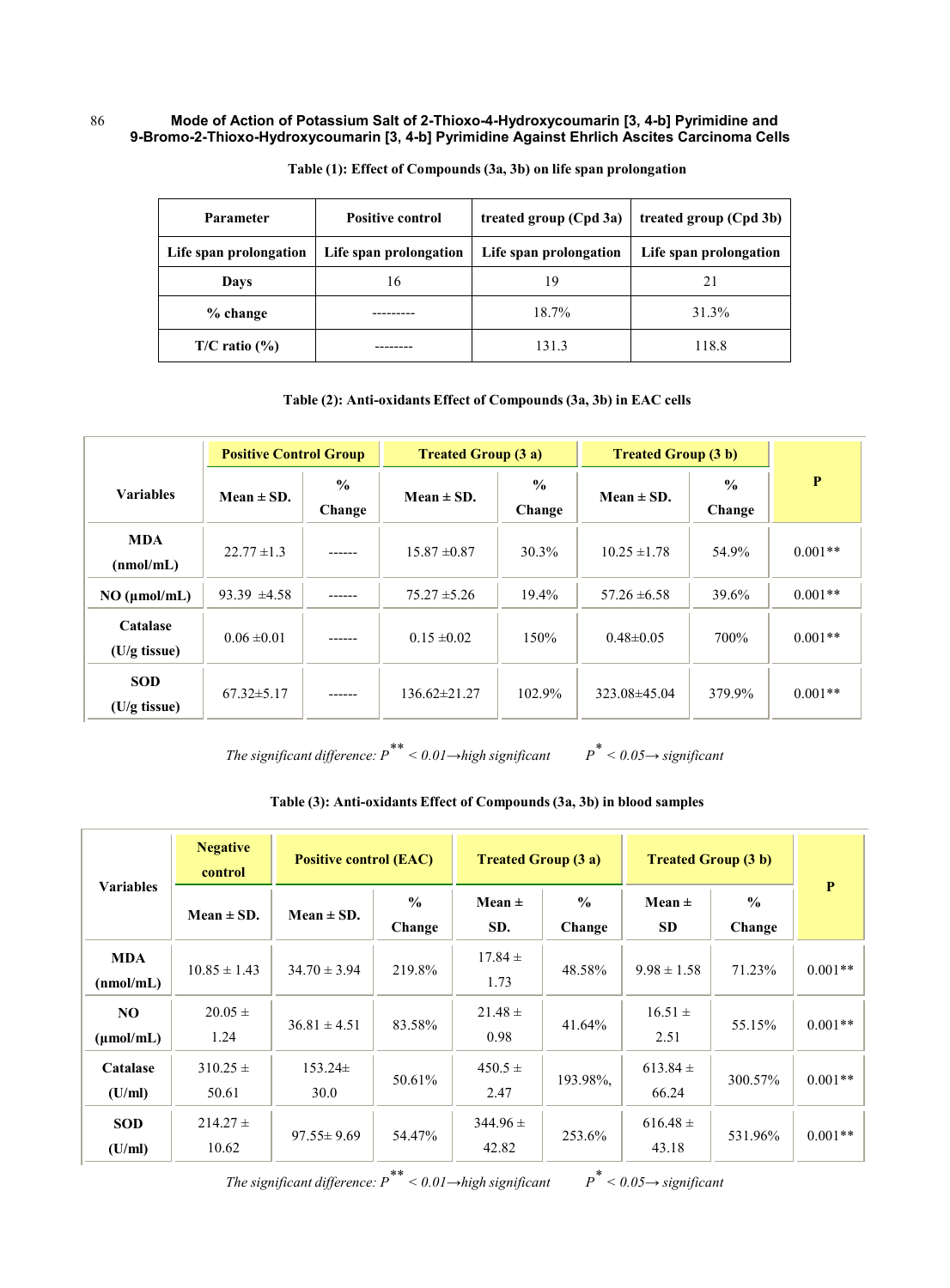**Table (4): Effect of Compounds (3a, 3b) on caspase-3 activity and cytochrome c levels in EAC cells**

|                                | <b>Positive Control Group</b> |          | <b>Treated Group (3 a)</b> |          | <b>Treated Group (3 b)</b> |            | D         |
|--------------------------------|-------------------------------|----------|----------------------------|----------|----------------------------|------------|-----------|
| <b>Variables</b>               | Mean $\pm$ SD.                | % Change | Mean $\pm$ SD.             | % Change | $Mean \pm SD.$             | $%$ Change |           |
| Caspase-3<br>activity $(U/ml)$ | 0.270                         | ------   | 0.502                      | 85.9%    | 0.997                      | 269.23%    | $0.001**$ |
| $C$ yto. $C$<br>(ng/ml)        | $0.88 \pm 0.37$               | ------   | $1.60 \pm 29$              | 81.8%    | $3.77\pm0.66$              | 328.4%     | $0.001**$ |

*The* significant difference:  $P^{**} < 0.01 \rightarrow$ high significant  $P^{*} < 0.05 \rightarrow$  significant



**Fig. (1):** Effect of compound 3a and 3b on MDA in EAC in Mice Groups.



**Fig. (3):** Effect of compound 3a and 3b on CAT activity in EAC in Mice Groups.

100 93.39 90 80  $75.27$ Concentration (unol/mL)  $70\,$ 57.26 60  $50$ positive control compound 3a  $40$ compound 3b  $30$  $\overline{20}$ 10  $\mathfrak o$ positive control compound 3a compound 3b Groups

**Fig. (2):** Effect of compound 3a and 3b on NO in EAC in Mice Groups.



**Fig. (4):** Effect of compound 3a and 3b on SOD activity in EAC in Mice Groups.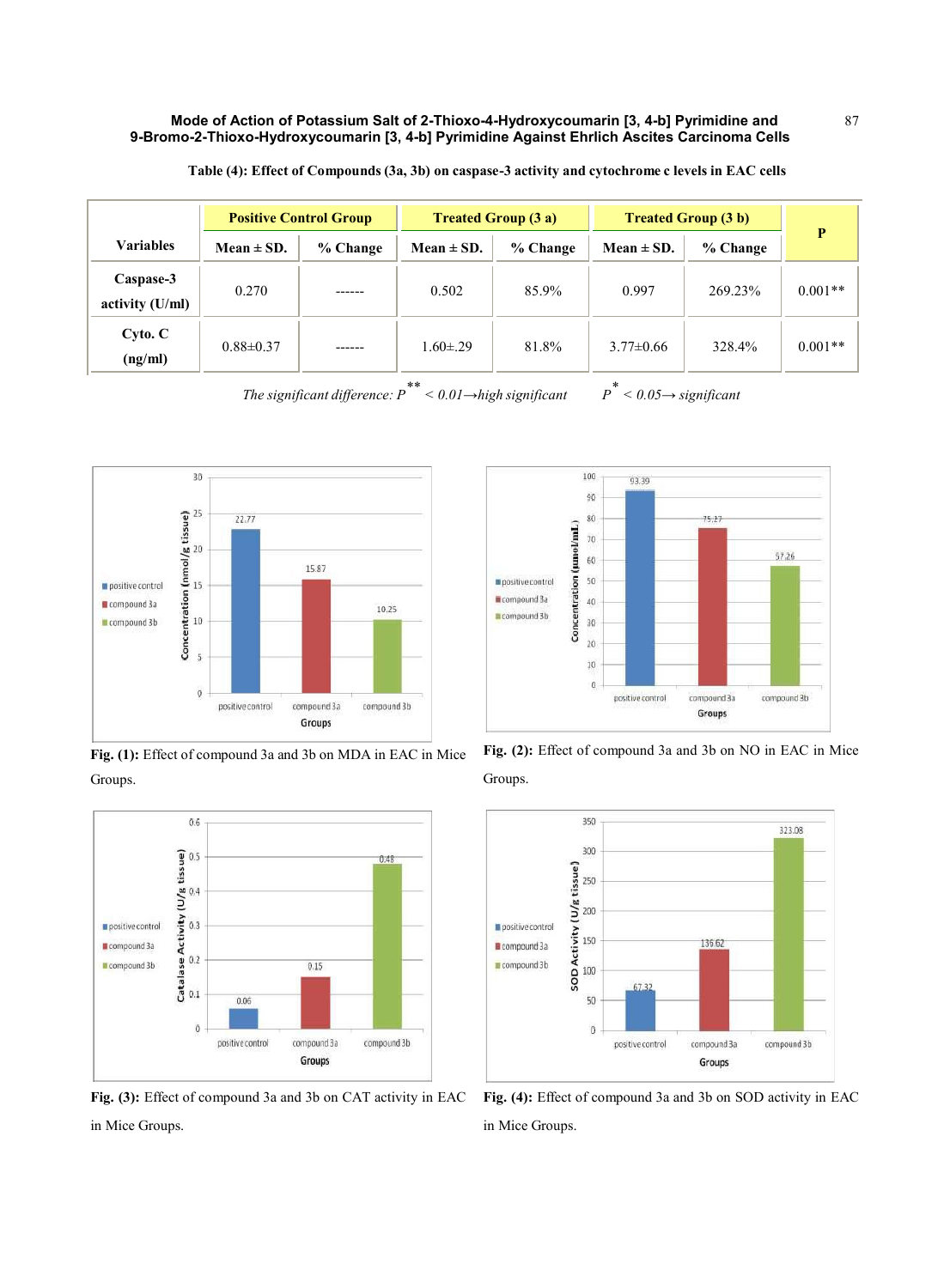

**Fig. (5):** Effect of compound 3a and 3b on MDA in blood in Mice Groups.



**Fig. (7):** Effect of compound 3a and 3b on CAT activity in blood in Mice Groups.



**Fig. (6):** Effect of compound 3a and 3b on NO in blood in Mice Groups.



**Fig. (8):** Effect of compound 3a and 3b on SOD activity in blood in Mice Groups.